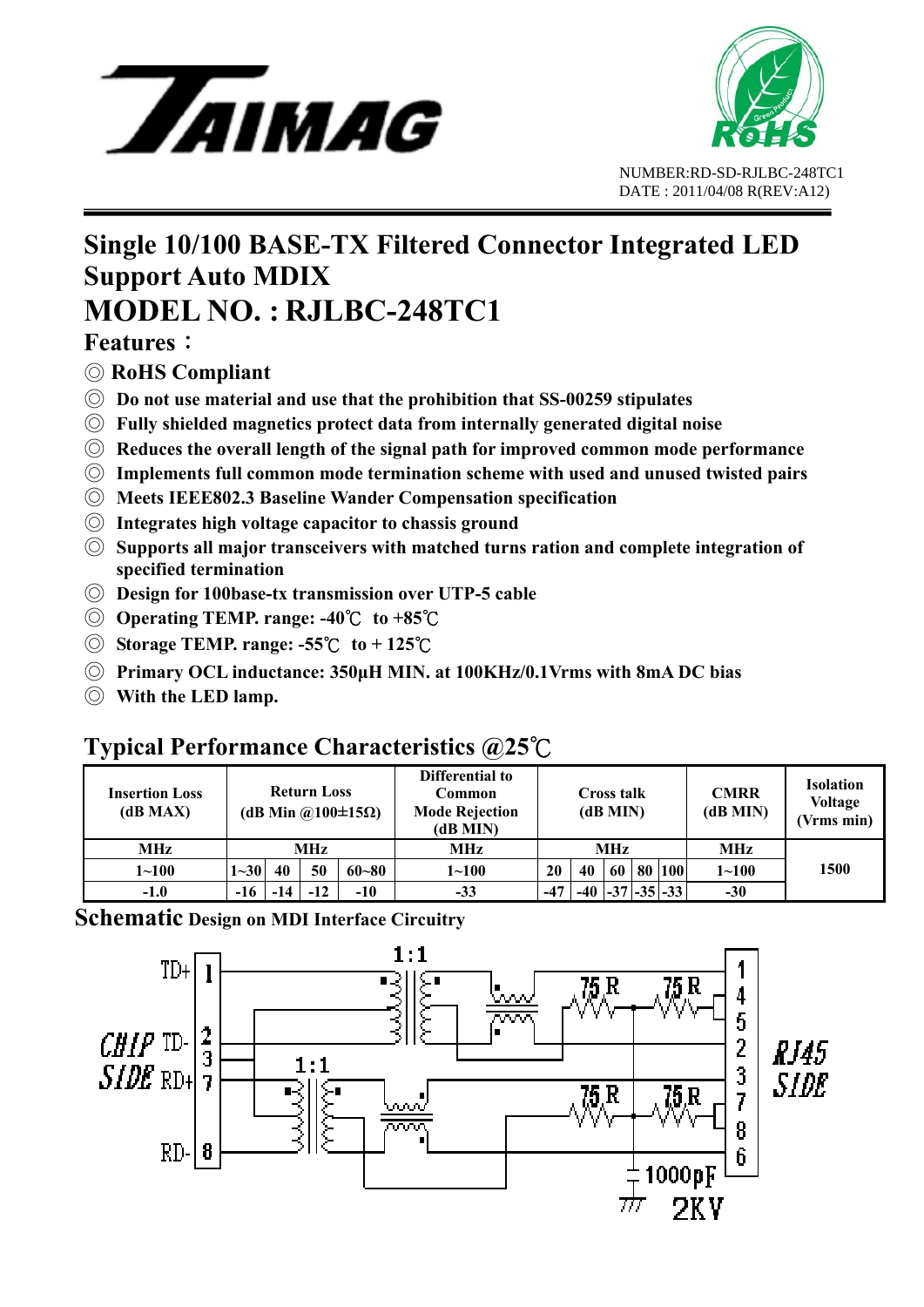



 NUMBER:RD-SD-RJLBC-248TC1 DATE : 2011/04/08 R(REV:A12)

# **MODEL NO. : RJLBC-248TC1**

**Dimension:** mm TOLERANCE:  $\pm 0.15$  (unless otherwise specified)





Connector Marking

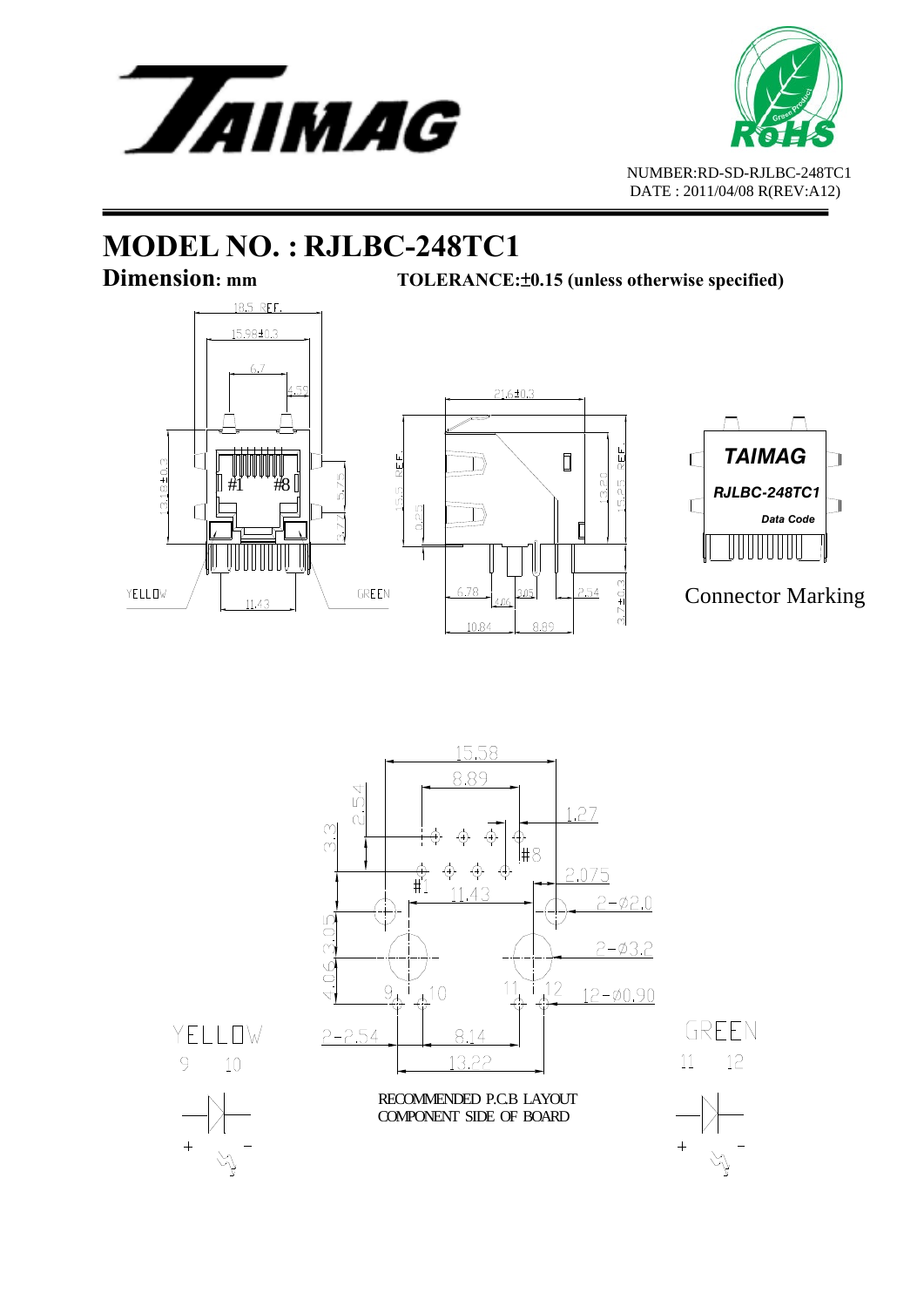



## **MODEL NO. : RJLBC-248TC1 Ordering Information**



## **Requirements**:

#### **1. Design and Construction**

 **Product shall be of design, construction and physical dimensions specified on applicable product drawing.** 

#### **2. Materials and Finish**

 **A. Contact: RJ Contact : Phosphor Bronze, Thickness=0.30mm Finish :Contact Area : 6μ"min. Gold over 50**μ**"min. Nickel RJ Joint Contact : SPCC, Thickness=0.30mm Finish : 80μ"min. Sn over 50**μ**"min. Nickel LED Joint Contact : Brass, Thickness=0.50mm Finish : 80μ"min. Sn over 50**μ**"min. Nickel B. Plastic Part : (1) Set Housing : Thermoplastic, LCP, Black UL FILE NO. : E106764 Manufacturer : POLYPLASTICS CO LTD. Grade : E130i(d)(e) Flame Class : UL 94V-0 (2) Insert : Thermoplastic, LCP, Black UL FILE NO. : E106764 Manufacturer : POLYPLASTICS CO LTD. Grade : E130i(d)(e) Flame Class : UL 94V-0 (3) Spacer : Thermoplastic, LCP, Black UL FILE NO. : E106764** 

 **Manufacturer : POLYPLASTICS CO LTD. Grade : E130i(d)(e) Flame Class : UL 94V-0**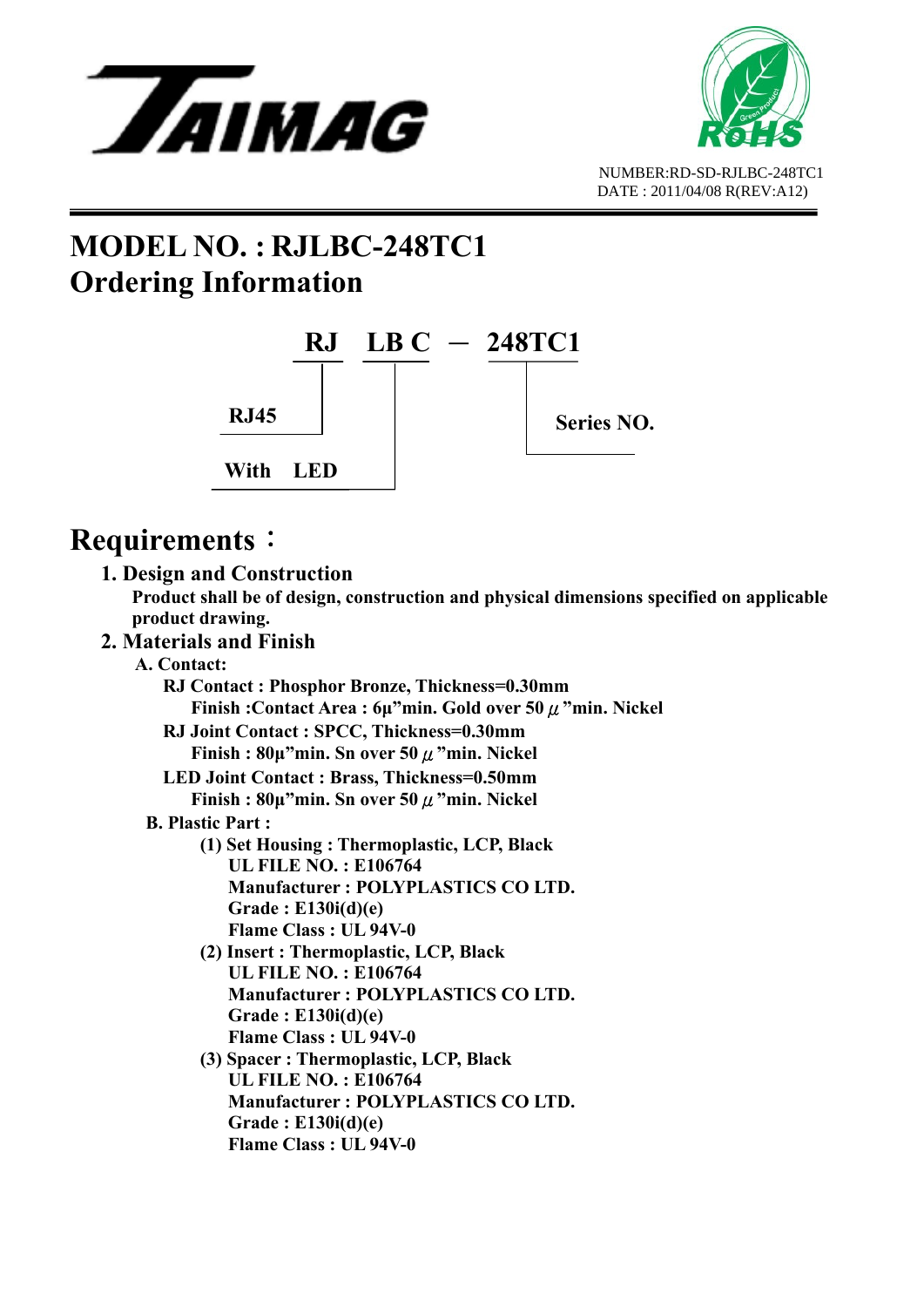



 NUMBER:RD-SD-RJLBC-248TC1 DATE : 2011/04/08 R(REV:A12)

# **MODEL NO. : RJLBC-248TC1**<br>C. Shield Material :

 **Cartridge t=0.25**±**0.05mm** 

 **10**μ**"-20**μ**" Thick Nickel over Brass** 

#### **D. LED Lamp**

- **(a) Lens Color: Transparent with color**
- **(b) Emitted Color: Green & Yellow**
- **(c) Viewing Angle: 60**∘
- **(d) Dominant Wavelength: Green 570nm ; Yellow 585nm**
- **(e) Forward Current / Reverse Voltage**:**Green 30 mA /(5V) ; Yellow 20 mA /(5V)**
- **(f) Material : Green (GaP/GaP) ; Yellow (GaAsP/GaP)**

#### **Durability :**

- **(1)1000 cycles with no function damage for RJ-45 . Abnormalities shall be present after the test.**
- **(2)Low Level Contact Resistance : ΔR=30mΩ maximum (final)**
- **(3)The sample should be mounted in the tester and fully mated and unmated 500 times per hour at the rate of 25mm/min.EIA-364-09C.**

#### **RJ PLUG SPECIFICATION :**



FOLLOW SPECIFICATION : FCC, PART 68, SUBPART F FIGURE 68.500 (C)(2)(ii)